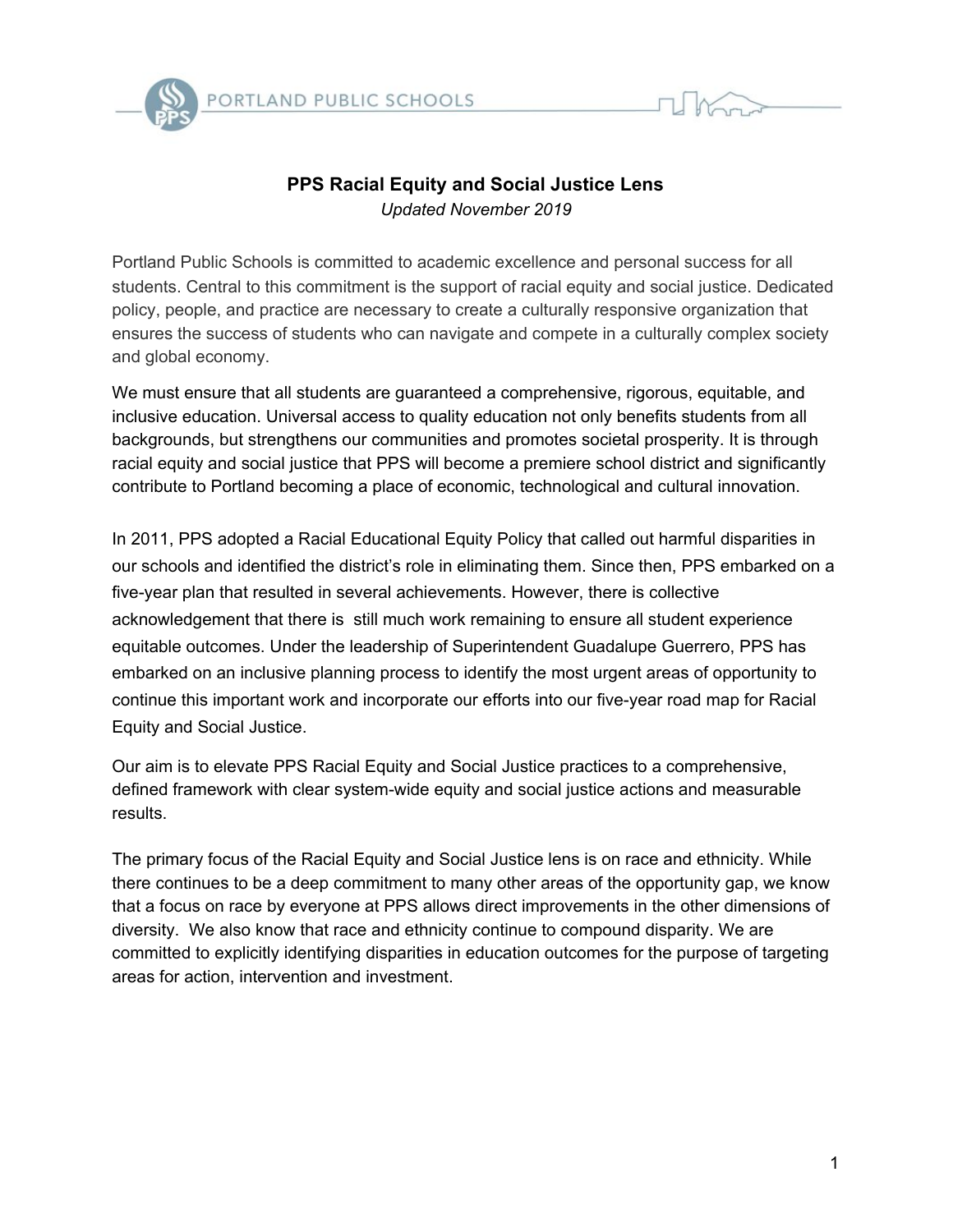

## **Beliefs**

**We believe** the district should adopt a student-centered, racial equity and social justice focused lens in all decisions.

**We believe** all students should have equitable access to enriched opportunities in school.

**We believe** we have a collective responsibility to ensure our schools provide a caring, supportive environment. School communities should support healthy, positive development of students and help them grow their unique gifts and talents.

**We believe** the district must work in aligned and coherent ways and in close partnerships with families and communities. We believe that communities, parents, teachers, and community-based organizations have unique and important solutions to improving outcomes for our students and educational systems. Our work will only be successful if we are able to truly partner with the community, engage with respect, authentically listen -- and have the courage to share decision making, control, and resources.

**We believe** that we are uniquely positioned to effect change broadly across our community because of our role in educating and caring for close to 50,000 Portland children every day. We believe in being courageous and bringing a sense of urgency to this important work.

**We believe** in setting measurable and audacious goals. Embedded in each goal is the provision of a culturally relevant and responsive pedagogy, with clearly defined racial equity and social justice based practices and curriculums.

**We believe** in accountability in all areas of school and student performance, including the areas of Racial Equity and Social Justice

**We believe** that speaking a language other than English is an asset and that our education system must celebrate and enhance this ability alongside appropriate and culturally responsive support for English as a second language.

**We believe** students receiving special education services are an integral part of our educational responsibility and we must welcome the opportunity to be inclusive, make appropriate accommodations, and celebrate their assets. We must directly address the over-representation of children of color in special education and the under-representation in "talented and gifted."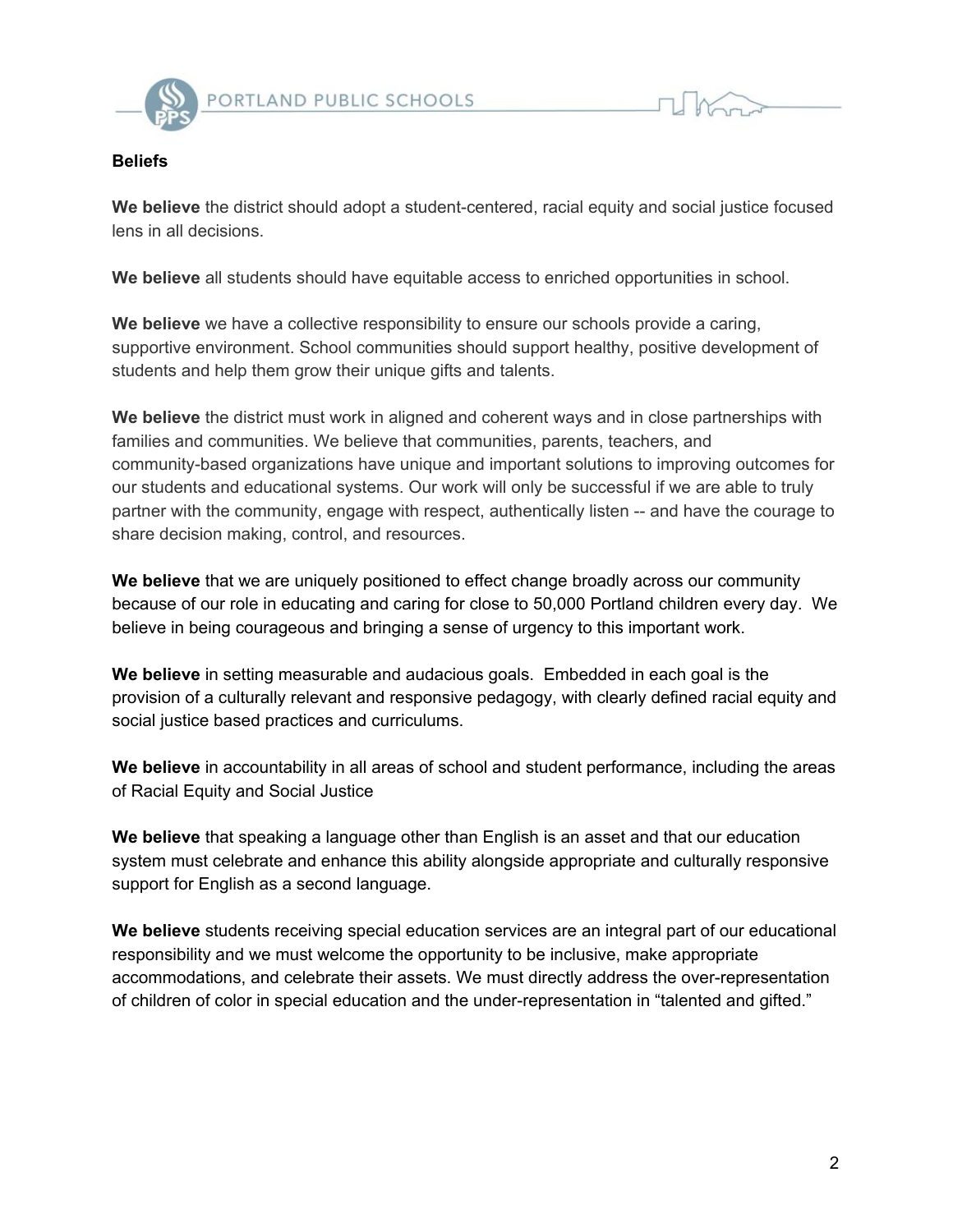

## **Racial Equity and Social Justice Lens**

The PPS RESJ Lens is a critical thinking tool which will be applied to the internal systems, processes,resources and programs of PPS to create increased opportunities for all students by evaluating burdens, benefits and outcomes to underserved communities. Through consistent utilization of the RESJ Lens, we intend to strengthen our strategies and approaches toward more equitable outcomes for every student.

The following questions are a guide and will be considered when making decisions and contemplating our strategies.

- 1. Describe the proposed action, desired results and outcomes, and connection to PPS' Vision: A graduate of Portland Public Schools will be a compassionate, critical thinker, able to collaborate and solve problems, and be prepared to lead a more socially just world. Surface any assumptions.
- 2. How have you intentionally involved stakeholders who are also members of the communities affected by this policy, program, practice or decision?
	- a. Is there stakeholder support or opposition to the proposal? Why?
- 3. How does the proposed action expand opportunities for racial equity and social justice?
	- a. Who are the demographic groups affected?
	- b. How will each group be impacted/affected by the decision or action?
	- c. Are there any potential unintended consequences for specific groups/populations? Are there strategies in place to mitigate any negative impacts?
- 4. Does the proposed action address barriers to equitable outcomes?
	- a. How will you track progress toward reducing disparities?
	- b. What information/data are you basing your decision or action upon?
	- c. a. What data or metrics will you collect/use to track impacts of the proposed action on the identified populations
- 5. What information/data are you basing your decision or action upon?
	- a. What data or metrics will you collect/use to track impacts of the proposed action on the identified populations
- 6. Describe any changes you have made or will make to the action after applying this lens